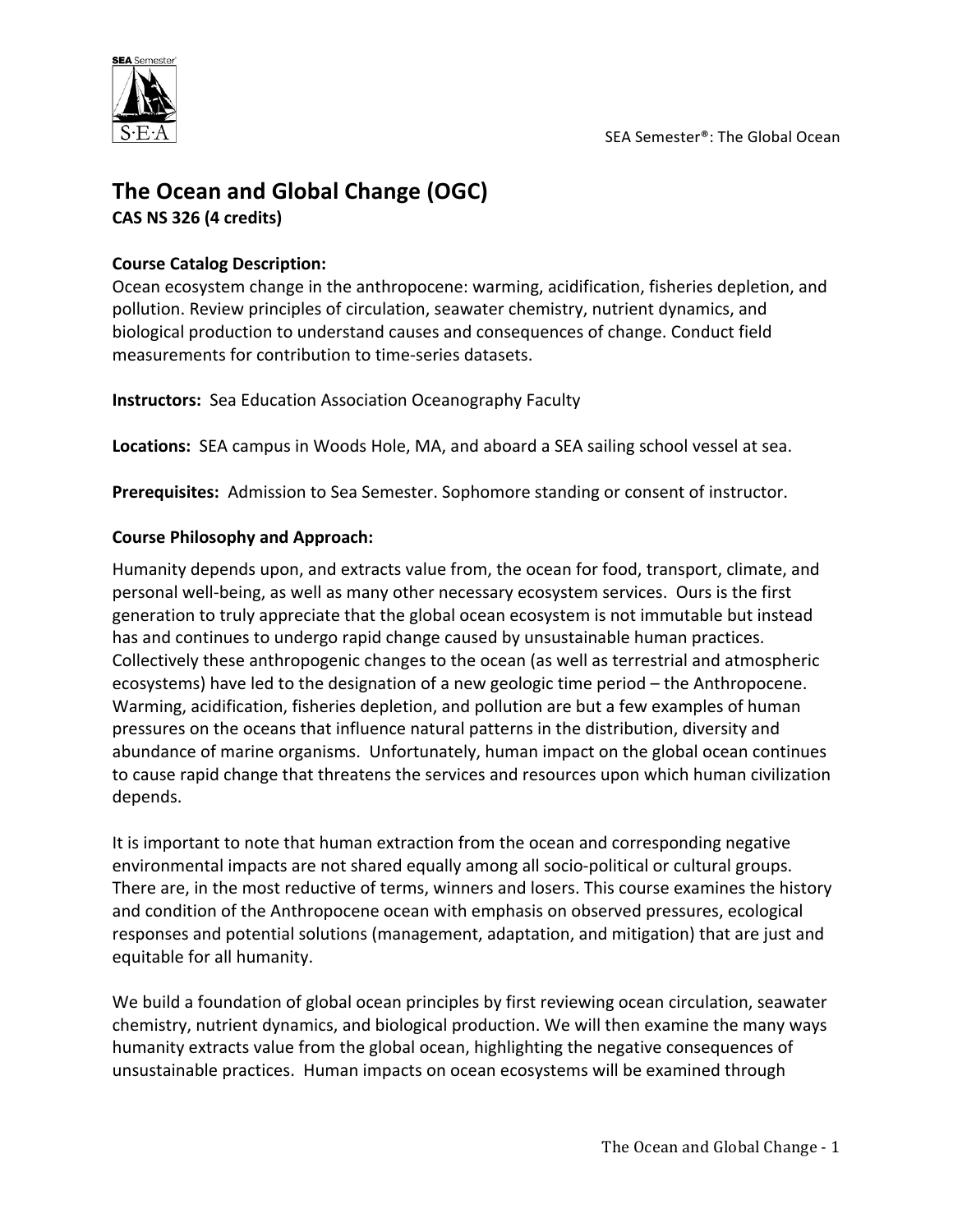

regional case studies (e.g., the islands of New Zealand) that illustrate the following *interdisciplinary Global Ocean program themes* and related oceanographic topics:

- 1) The Anthropocene Climate Change
- 2) Economic Equity Fisheries and Ocean Resource Extraction
- 3) Environmental Justice Eutrophication and Coastal Pollution
- 4) Geographic Identity Iconic Marine Habitats and Species

Examples of questions this course will explore and try to answer on both regional and global scales include: Is ocean productivity diminishing as surface waters warm? Are oxygen-deprived waters becoming more widespread as the surface ocean becomes more stratified? Will openocean plankton communities change in response to the acidification of seawater? Does depletion of top predators impact lower food web structure and interactions? Will increased nutrient loading shift phytoplankton community composition? Can plastic marine debris serve as a substrate for biological production and vector for non-native introductions? How can the best available science inform and guide future human activity and use of marine resources? How must human economic, political, and social structure respond to climate change through adaptation and/or mitigation?

This course consists of 15 lecture/discussion sessions (approximately 1.5 hours each), 2 field trips (6 hours), 1 exam based on 'fundamentals' lectures (4 hours), 4 global ocean case studies presented by students (4 hours), 1 lab practical exam (1.5 hours at sea), and at least 50 hours of laboratory watch participation (active learning/laboratory) during  $\sim$ 25 underway days at sea.

## **Learning Outcomes:**

- 1. Understand, from a scientific perspective, human value of ocean & coastal ecosystems.
- 2. Understand, from a scientific perspective, anthropogenic pressures on ocean & coastal ecosystems.
- 3. Foster ocean literacy, to encourage a commitment to securing ocean health.
- 4. Gain practical experience in oceanographic data collection, analysis, and reporting.

#### **Evaluation:**

| <b>On Shore</b>                                |     |
|------------------------------------------------|-----|
| <b>Fundamentals Exam</b>                       | 15% |
| Anthropocene-Ocean Presentations               | 15% |
| Presentations (10%); Discussion Questions (5%) |     |
| <b>OGC Journal Onshore</b>                     | 10% |
| Ocean Change Project - Part I                  | 5%  |
|                                                |     |
| At Sea                                         |     |

| Lab Practical Skills | 10% |
|----------------------|-----|
|----------------------|-----|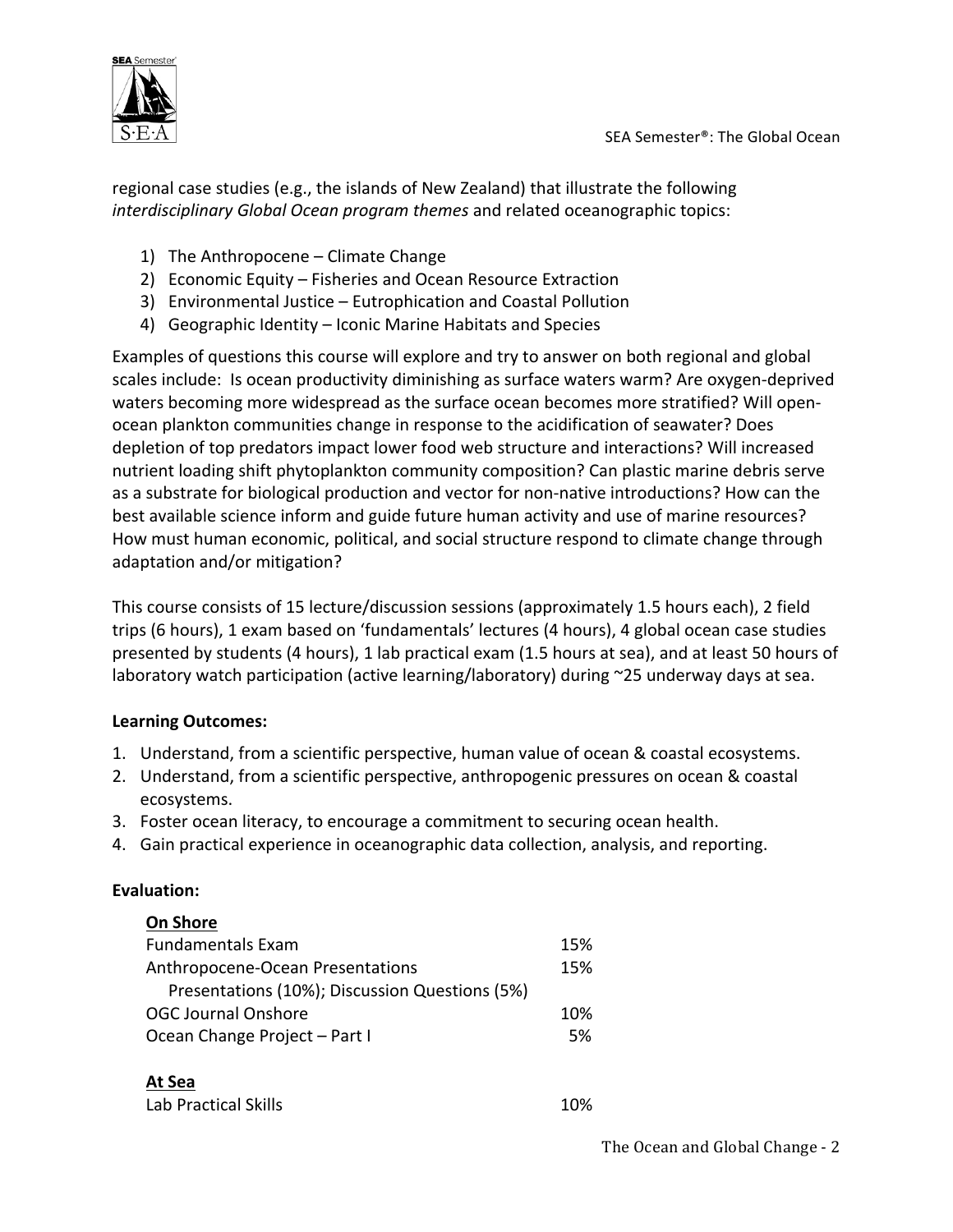#### SEA Semester<sup>®</sup>: The Global Ocean



Watch Participation 20% OGC Journal at Sea 15% Equipment Diagram (5%) Data Discussions (5%) Creature Feature (5%) Ocean Change Project – Part II 10%

### **Assignments Onshore:**

#### Fundamentals Exam

A take-home exam, covering material from lectures, readings and discussions, will be given at the end of week four. Emphasis will be on application of concepts introduced in class, not rote memorization of facts. Expect to spend approximately 4 hours on the exam. This fundamentals exam is worth 15% of the final course grade.

### New Zealand Anthropocene-Ocean Presentations

The final weeks of the shore component will explore four *Global Ocean* (GO) themes and related ocean topics (see above) through a close examination of regional case studies. Formal lectures will introduce each GO theme and relevant oceanographic concepts. Student teams will then research and present information on aspects of regional oceanography and Anthropocene-ocean parameters in New Zealand's coastal waters. These presentations will provide the entire class a detailed view of the challenges and implications arising from anthropogenic changes to marine environments and resources of New Zealand. Twenty-four hours prior to their presentation, each group will distribute a single discussion prompt on their topic for their classmates to ponder and discuss in class. Each student will present on topics within two of the four themes during the shore component. A rubric will be provided for additional details. The entire class is expected to do the required readings and engage in the discussion. The presentations and related discussion questions are worth 15% of the final course grade.

## OGC Journal Onshore

Students will keep a journal both onshore and at sea. Journal assignments will include neatly recorded and organized formal responses to weekly discussion prompts. These responses will address potential solutions to regional and global problems facing marine ecosystems. They will be used to assess understanding of, and engagement with, each GO theme, with students reflecting on each theme based on assigned readings and their own exploration. Students are also encouraged to use their journal to record class notes, including faculty lectures and student presentations. Students should organize their journal with a Table of Contents so that it can be used as a reference and make it easier for faculty to evaluate at the end of the program. The shore component of the OGC journal is worth 10% of the final course grade.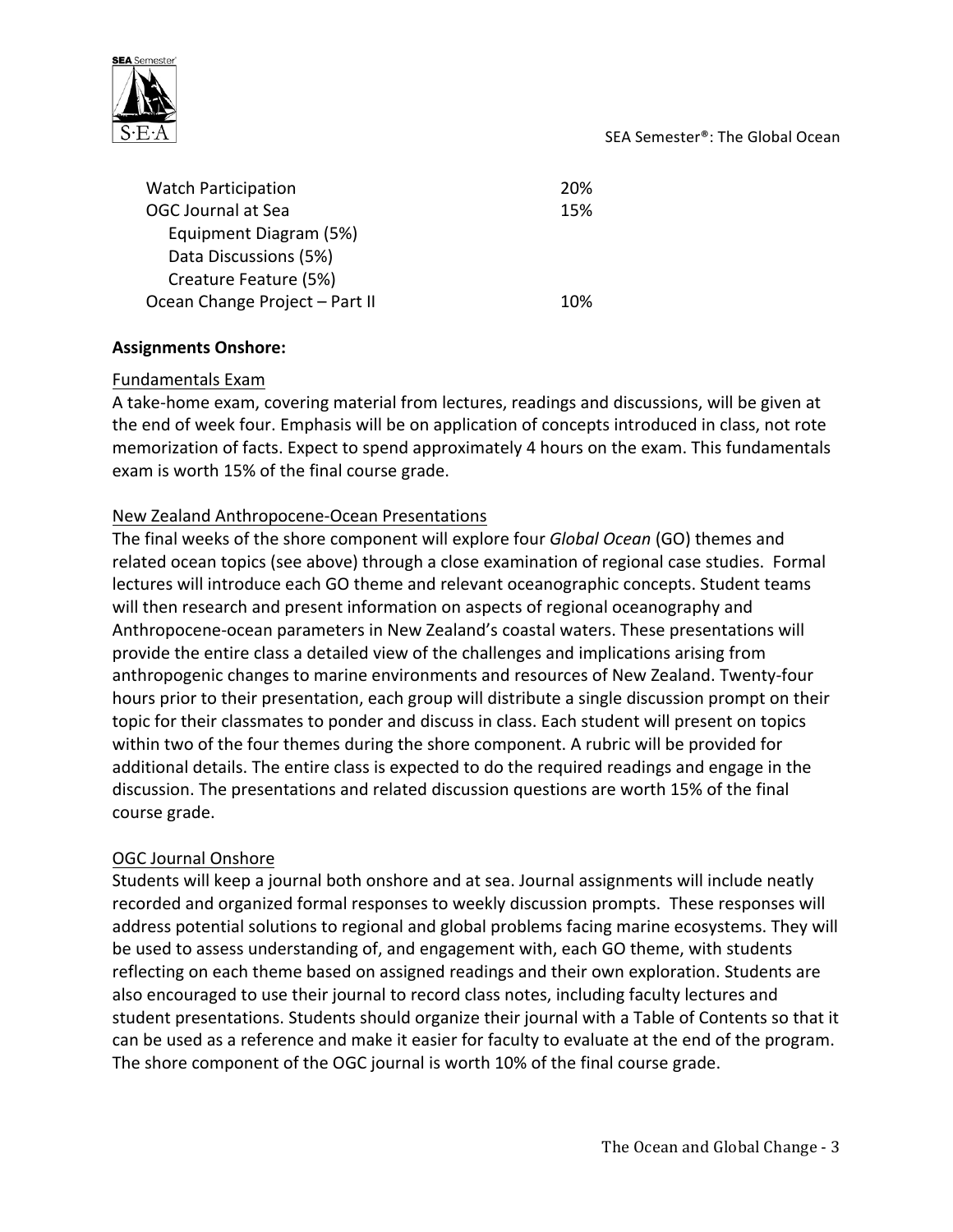

# Ocean Change Project (Parts I and II)

Each student will choose a scientific focus for assessment of ocean change along our cruise track as part of a small group (2-3 people) project. Each project will research historical changes in oceanographic variables over *time* using the scientific literature and historical SEA data. At sea, students will use data along our cruise track to explore changes in these ocean variables over *space* and assess factors that control these characteristics of the ocean system. Topics may include: physical structuring (temperature, salinity and density), seawater chemistry (nutrients and carbon), biomass, and biological diversity. A literature review will result in a bibliography of sources related to each topic. The entire class will be responsible for collection of these data, but each person will be responsible for analysis of data within their particular focus, as part of a small group. Students will complete Part I of this project ashore – the 'Bibliography' and 'Introduction' sections of their project report, together worth 5% of their final course grade. Part II of this project, analyzing the data and writing the 'Data' and 'Interpretation' sections of the final project report, will be completed at sea; this is worth 10% of the final course grade. Details of this assignment will be provided during the initial class meeting.

## **Assignments at Sea:**

## Lab Practical Exam

A 1.5-hour exam will be administered during the third week at sea to test practical knowledge of standard safety and operational procedures in the lab. This exam is worth 15% of the final course grade.

# Lab Watch Participation

Science watch activities onboard ship will be assessed in on-watch evaluations by SEA Assistant Scientists. Each student is an essential crewmember of the ship at sea. Excellent watch-standers follow directions, work effectively as part of the team, show independence, demonstrate good judgment and leadership, and are a supportive, helpful, and reliable shipmate. Teamwork is particularly important in this course, so much so that a student's attitude and participation directly affects the physical progress and ultimate success of the voyage. Over the course of six weeks at sea students will progress through three phases of responsibility. In phase I students are actively learning lab skills, in phase II they are actively applying those skills to achieve our scientific mission, and in phase III they take the lead in running all lab watch activities.

# OGC Journal at Sea

Students will document their scientific journey at sea in their journal. This will include at least three types of entries, with details guided by a rubric:

Oceanography Equipment Diagram – Students will choose a piece of scientific equipment that appeals/interests them and write a technical summary in their journal. Each technical summary should include a diagram of working parts and illustrate its use. In a few paragraphs explain the importance of this equipment to our understanding of how the global oceans work. This diagram is worth 5% of the final course grade.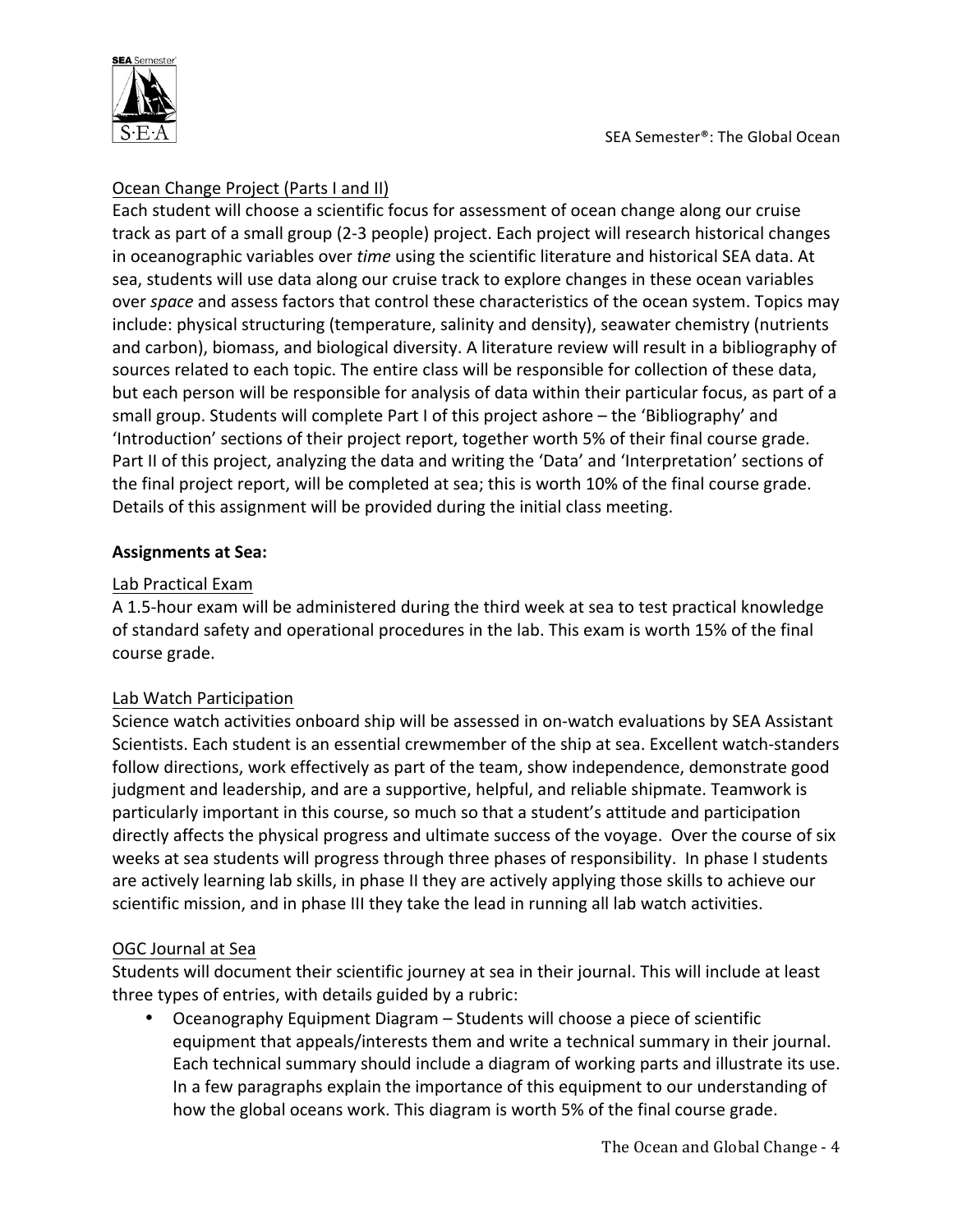

- Data Discussions and Interpretations Students will make weekly journal entries that summarize what they learned in class and in the lab regarding data collected during the voyage. These notes should include, when appropriate, illustrations, maps, figures and graphs to help depict important concepts, as well as definitions of new terminology. Each week, a particular dataset will be introduced to the class as part of the Daily Science report and students will be asked to reflect upon and interpret these data in their journals. These data discussions are worth 5% of the final course grade.
- Creature Feature Students will choose a marine organism that appeals/interests them and write a natural history summary in their journal. The selected creature must have been observed from the ship and/or collected in our nets. Each creature feature should include at least one illustration based on a sketch from memory or a photograph taken by the student or a shipmate  $-$  as opposed to copying an image from a textbook. In a few paragraphs explain the importance of each organism to the ocean ecosystem with relevant biological / ecological details and distinguishing features for identification. This creature feature is 5% of the final course grade.

## **Expectations and Requirements:**

- Punctual attendance is required at every class meeting.
- Active participation in class discussion is expected.
- Late assignment submissions are not accepted.
- The policy on academic accuracy, quoted below, will be strictly followed in this class. The papers that you submit in this course are expected to be *your original work.* You must take care to distinguish your own ideas and knowledge from wording or substantive information that you derive from one of your sources. The term "sources" includes not only published primary and secondary material, but also information and opinions gained directly from other people and text that you cut and paste from any site on the Internet.

The responsibility for learning the proper forms of citation lies with you. Quotations must be placed properly within quotation marks and must be cited fully. In addition, all paraphrased material must be acknowledged completely. Whenever ideas or facts are derived from your reading and research, the sources must be indicated. (Harvard *Handbook for Students,* 305)

• Considerations for use of internet sources:

As you browse websites, assess their usefulness very critically. Who posted the information and why? Can you trust them to be correct? Authoritative? Unbiased? Your annotation should include the name of the author or organization originating any material that you reference. If you can't identify the source, don't use it!

• Please consult information in the SEA Student Handbook on Academic Integrity and direct any questions to SEA Semester faculty.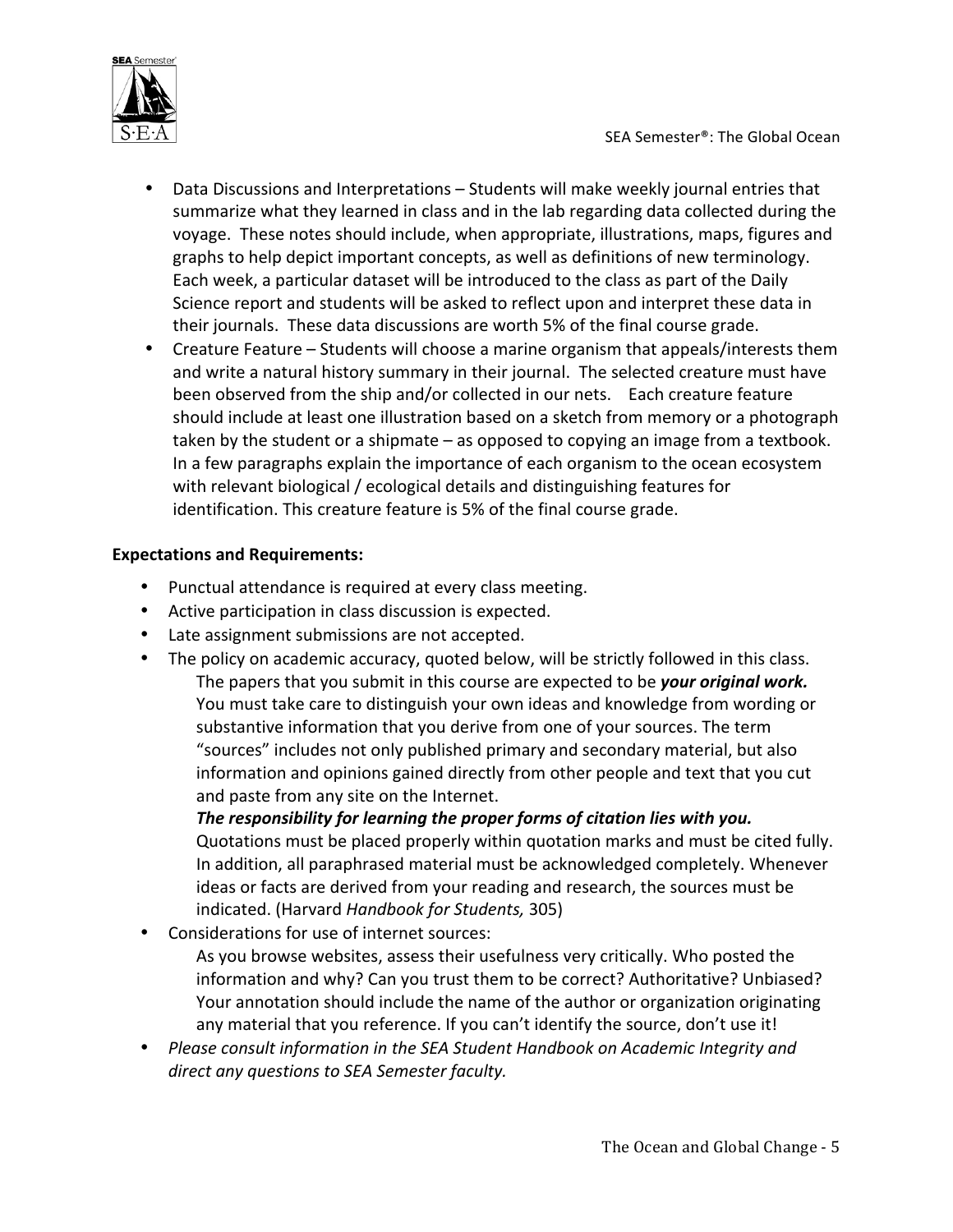

SEA Semester<sup>®</sup>: The Global Ocean

### **Readings:**

Readings for the Ocean Essentials portion of the course will come mainly from two texts:

- 1. Segar D.A. 2013. Introduction to Ocean Sciences. Online text, http://www.reefimages.com/oceans/oceans.html
- 2. Nybakken J.M. 2005. Marine Biology, an Ecological Approach. 6th ed. Benjamin Cummings, 592 pp.

Readings and other materials for the Focal Program Themes portion of the course will be assigned from, but not limited to, the following sources. There will be additional region- and site-specific readings based on program destination.

- Boyd, P.W., C.S. Law, and S.C. Doney. 2011. Commentary: A climate change atlas for the ocean. Oceanography 24(2): 13–16.
- Branch, T.A., et al. 2010. The trophic fingerprint of marine fisheries. Nature, 468: 431-435.
- Deep Water Currents, NASA simulation. https://pmm.nasa.gov/education/videos/thermohaline-circulation-great-oceanconveyor-belt
- Doney, S.C., et al. 2009. Ocean acidification: the other  $CO<sub>2</sub>$  problem. Ann. Rev. Marine Science, 1: 169-192.
- Doney, S.C., et al. 2012. Climate change impacts on marine ecosystems. Ann. Rev. Marine Science, 4: 11–37.
- Eriksen, M., et al. 2014. Plastic pollution in the world's oceans: more than 5 trillion plastic pieces weighing over 250,000 tons afloat at sea. PLoS ONE, 9(12).
- Hollowed, A.B., et al. 2013. Projected impacts of climate change on marine fish and fisheries. ICES Jour. Mar. Sci., 70: 1023-1037.
- Ivar do Sul, J.A. and M.F. Costa. 2014. The present and future of microplastic pollution in the marine environment. Environmental Pollution, 185: 352-364.
- Jackson, J.B.C., et al. 2001. Historical Overfishing and the Recent Collapse of Coastal Ecosystems. Science, 293: 629-638.
- Jambeck, J.R., et al. 2015. Plastic waste inputs from land into the ocean. Science, 347 (6223): 768-771.
- Kroeker, K.J., et al. 2013. Impacts of ocean acidification on marine organisms: quantifying sensitivities and interaction with warming. Global Change Biology, 19: 1884-1896.

Law, K.L. and R.C. Thompson. 2014. Microplastics in the seas. Science, 345 (6193): 144-145.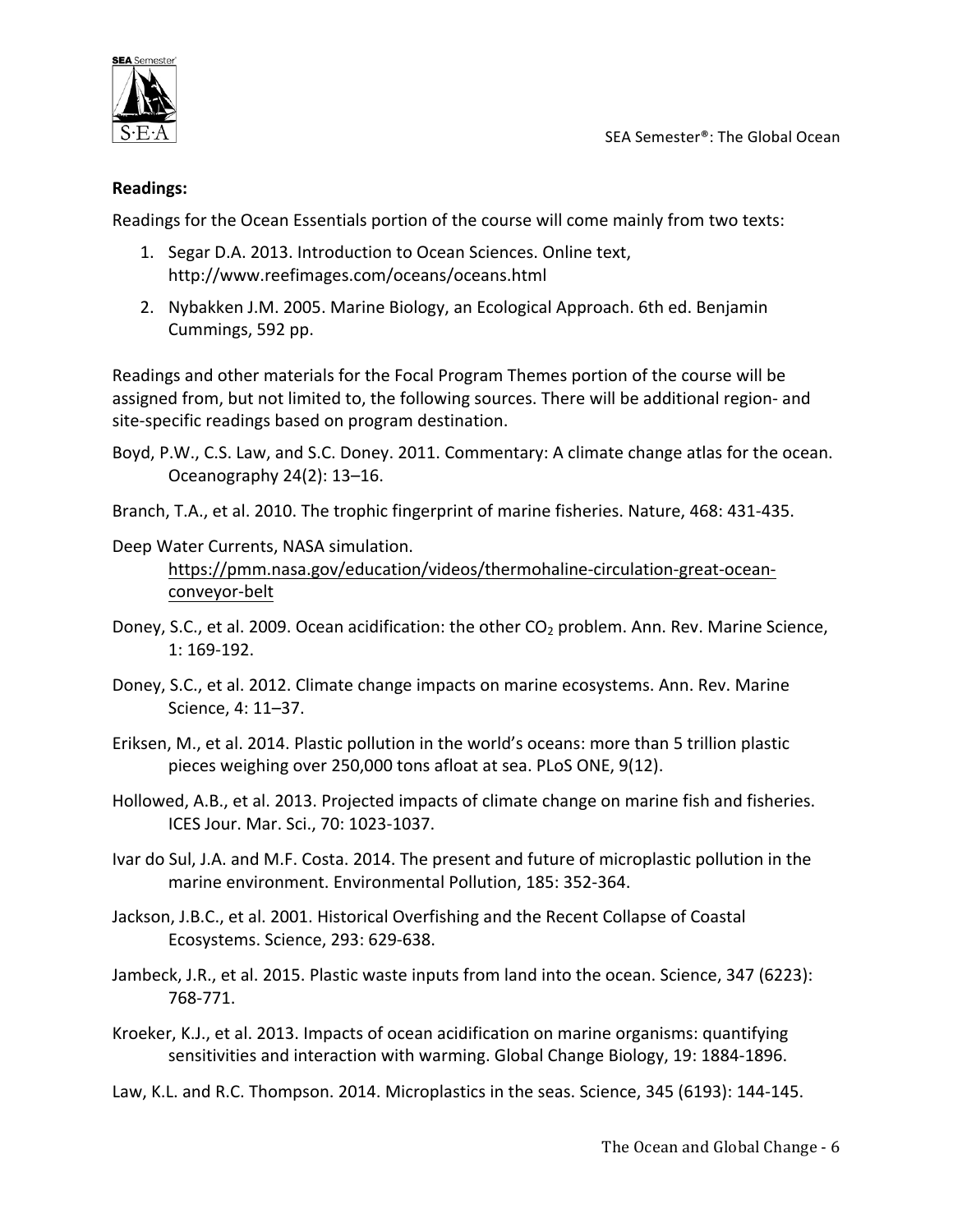

SEA Semester®: The Global Ocean

Law, K.L. 2017. Plastics in the marine environment. Ann. Rev. Marine Science, 9: 205-229.

Murphy, R.J., et al. 2001. Phytoplankton distributions around New Zealand derived from SeaWiFS remotely-sensed ocean colour data. New Zealand Journal of Marine and Freshwater Research, 35(2): 343-362.

National Research Council (NRC), 2012. Climate Change: Evidence, Impacts, Choices.

- Surface Currents, NASA simulation https://www.nasa.gov/topics/earth/features/perpetualocean.html
- Whale fall animation. https://ocean.si.edu/ocean-life/marine-mammals/life-after-whale-whalefalls
- Worm, B. et al. 2006. Impacts of biodiversity loss on ocean ecosystem services. Science, 314: 787-790.
- Worm, B., et al. 2009. Rebuilding global fisheries. Science, 325: 578-585.

# **Course Calendar:**

| <b>Topic</b>                                                                                                                                                                                                                                                                                                                                                                                                                       | <b>Readings/Assignments Due</b>                                                                               |  |
|------------------------------------------------------------------------------------------------------------------------------------------------------------------------------------------------------------------------------------------------------------------------------------------------------------------------------------------------------------------------------------------------------------------------------------|---------------------------------------------------------------------------------------------------------------|--|
| Week 1 Ocean Essentials (7.5 hours) – on shore at SEA campus in Woods Hole                                                                                                                                                                                                                                                                                                                                                         |                                                                                                               |  |
| Introduction to The Global Ocean program and The Ocean<br>and Global Change (OGC); Overview of Course Goals &<br>Assignments<br>Lecture/Discussion Topics:<br>Introduction to Oceanography<br>Foundations of Chemical & Physical Oceanography<br>٠<br>Salinity, Temperature, Density<br>$\circ$<br>Heat Budget, Atmospheric Circulation<br>$\circ$<br><b>Ocean Circulation</b><br>$\Omega$<br>MBL/WHOI Library and Woods Hole tour | <b>Readings:</b><br>Segar, selected chapters<br>Watch:<br>Surface Currents, NASA<br>Deep Water Currents, NASA |  |
| Week 2 Ocean Essentials (4.5 hours) – on shore at SEA campus in Woods Hole                                                                                                                                                                                                                                                                                                                                                         |                                                                                                               |  |
| Lecture/Discussion Topics:<br>Foundations of Biological Oceanography<br>Nutrients and Light in the Ocean<br>$\circ$<br>Productivity<br>$\circ$                                                                                                                                                                                                                                                                                     | <b>Readings:</b><br>Segar, selected chapters<br>Nybakken, selected chapters<br>Murphy et al., 2001            |  |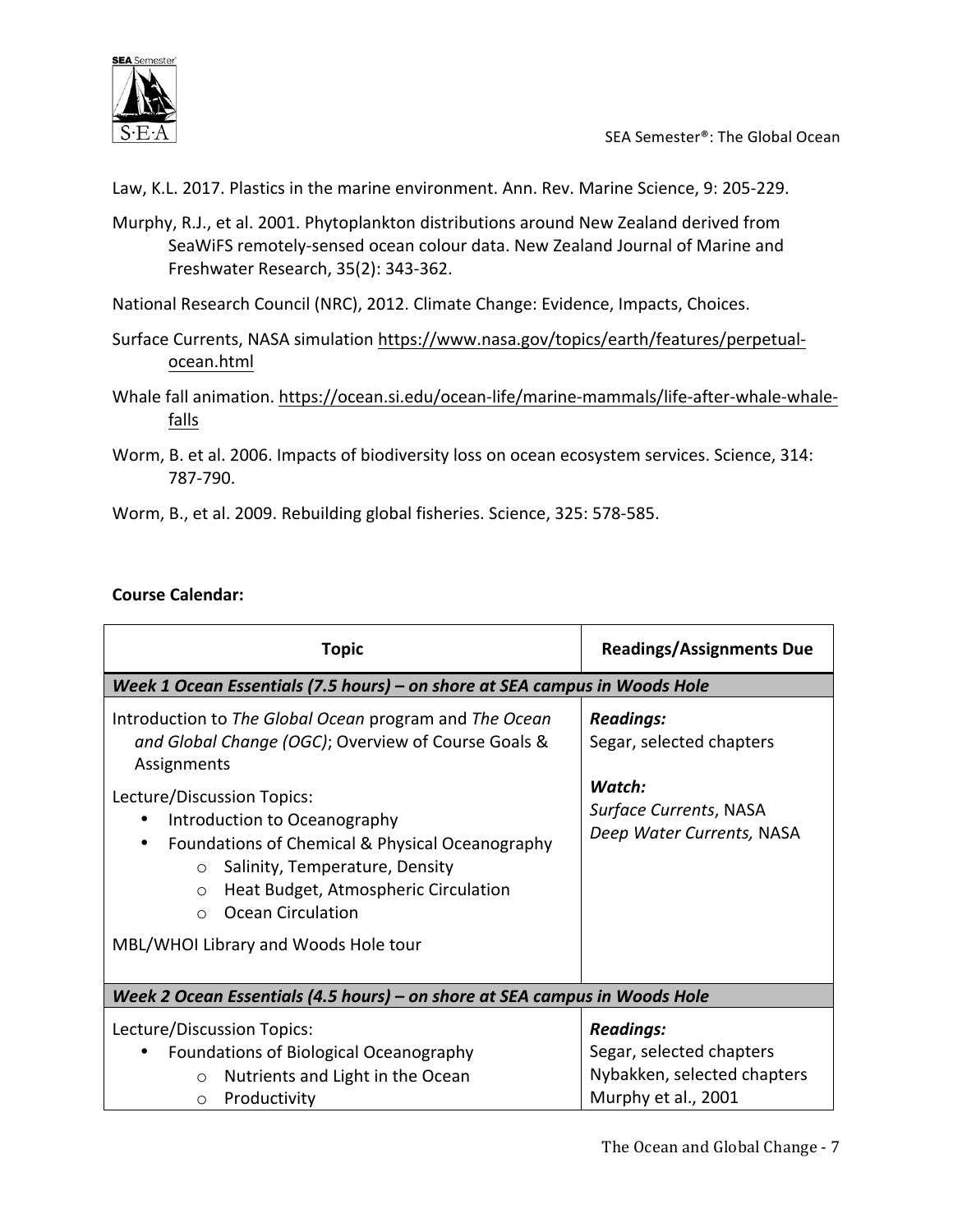

SEA Semester®: The Global Ocean

| <b>Carbon Cycling</b><br>$\circ$<br>Marine Ecosystems & Food Webs<br>$\circ$<br>Science Along Global Ocean Cruise Track                                          | <b>Cruise Prospectus</b><br>SSV RC Seamans virtual tour<br>Watch:<br><b>Whalefall Animation</b><br><b>Due:</b> Select NZ Case Study and<br>Ocean Change Project<br><b>Topics</b>                                                                                                                                                             |
|------------------------------------------------------------------------------------------------------------------------------------------------------------------|----------------------------------------------------------------------------------------------------------------------------------------------------------------------------------------------------------------------------------------------------------------------------------------------------------------------------------------------|
| Week 3 Climate Change (4 hours) - on shore at SEA campus in Woods Hole                                                                                           |                                                                                                                                                                                                                                                                                                                                              |
| Lecture/Discussion Topics:<br>Climate Change and the Ocean<br><b>Trends &amp; Ecological Responses</b><br>Ocean Acidification<br>NZ Climate Change Presentations | <b>Readings:</b><br>Doney et al., 2009<br>Boyd et al., 2011<br>Doney et al., 2012<br>NRC, 2012<br>Kroeker et al., 2013<br>Other discussion readings TBD                                                                                                                                                                                      |
| Week 4 Fisheries & Ocean Resource Extraction (4 hours) - on shore at SEA campus in Woods<br>Hole                                                                 |                                                                                                                                                                                                                                                                                                                                              |
| Lecture/Discussion Topics:<br><b>Fisheries Ecology</b><br>Trends & Ecological Responses<br>$\bullet$<br>NZ Fisheries Presentations                               | <b>Readings:</b><br>Segar, selected readings<br>Nybakken, selected readings<br>Jackson et al., 2001<br>Worm et al., 2006<br>Worm et al., 2009<br>Branch et al., 2010<br>Hollowed et al., 2013<br>Other discussion readings TBD<br><b>Due:</b> GO Discussion Questions<br>(Topic 1); Ocean Change<br>Project Bibliography; Take-<br>Home Exam |
| Week 5 Eutrophication & Coastal Pollution (8.5 hours) - on shore at SEA campus in Woods<br>Hole                                                                  |                                                                                                                                                                                                                                                                                                                                              |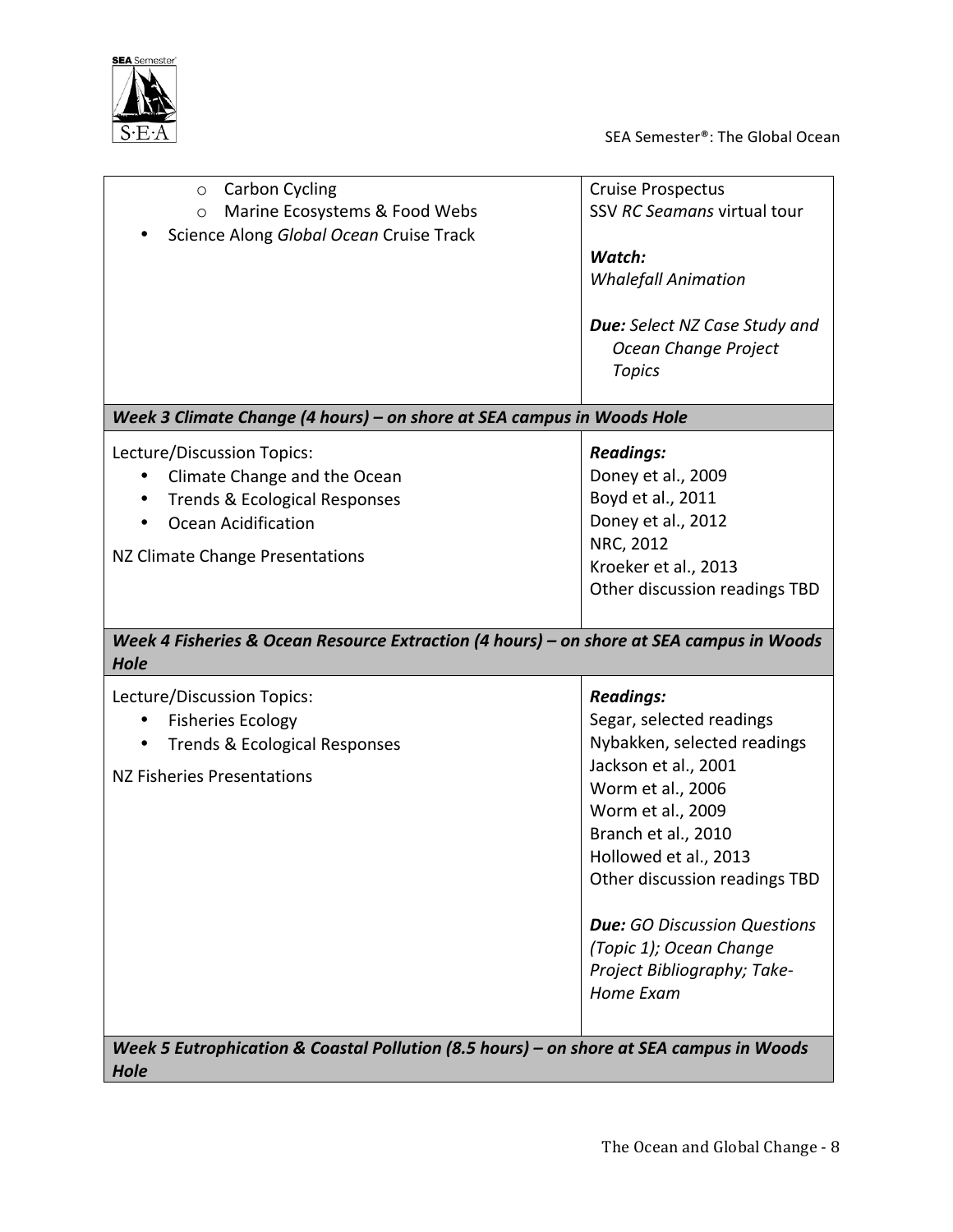

SEA Semester®: The Global Ocean

| Lecture/Discussion Topics:<br>Sources of Pollution<br>Watersheds and Biological Impacts<br><b>NZ Pollution Presentations</b><br><b>Plankton Lab</b><br>Blue Carbon Marsh Field Trip                                            | <b>Readings:</b><br>Segar, selected readings<br>Eriksen et al., 2014<br>Law and Thompson, 2014<br>Ivar do Sul & Costa, 2014<br>Jambeck et al., 2015<br>Law, 2017<br>Other discussion readings TBD<br><b>Due:</b> GO Discussion Questions<br>(Topic 2); Ocean Change |  |
|--------------------------------------------------------------------------------------------------------------------------------------------------------------------------------------------------------------------------------|---------------------------------------------------------------------------------------------------------------------------------------------------------------------------------------------------------------------------------------------------------------------|--|
|                                                                                                                                                                                                                                | Project Introduction                                                                                                                                                                                                                                                |  |
| Week 6 Iconic Marine Habitats & Species (4 hours) - on shore at SEA campus in Woods Hole                                                                                                                                       |                                                                                                                                                                                                                                                                     |  |
| Lecture/Discussion Topics:<br>Higher Trophic Levels & Endangered Species<br>NZ Marine Habitats & Species Presentations<br><b>Cruise Research Plan/Briefing</b>                                                                 | <b>Readings:</b><br>Endangered Species Act (ESA)<br><b>Status Reviews</b><br>Other discussion readings TBD<br><b>Due:</b> GO Discussion Questions<br>(Topics $3 & 4$ )                                                                                              |  |
|                                                                                                                                                                                                                                |                                                                                                                                                                                                                                                                     |  |
| Week 7 (9 hours) – at sea                                                                                                                                                                                                      |                                                                                                                                                                                                                                                                     |  |
| Training Phase I: Apprenticeship<br><b>Shipboard Orientation</b><br>Introduction to the Shipboard Laboratory & Safety<br>Protocols<br>Learn Scientific Sampling and Data Collection Skills<br>Begin collecting scientific data | Due: Equipment diagram in<br>journal                                                                                                                                                                                                                                |  |
| Week 8 (9 hours) – at sea                                                                                                                                                                                                      |                                                                                                                                                                                                                                                                     |  |
| Training Phase I: Apprenticeship (continued)                                                                                                                                                                                   | <b>Due:</b> Data Discussion Response                                                                                                                                                                                                                                |  |
| Continue collecting scientific data                                                                                                                                                                                            | in journal (Comparative)                                                                                                                                                                                                                                            |  |
|                                                                                                                                                                                                                                |                                                                                                                                                                                                                                                                     |  |
| Week $9$ (10.5 hours) – at sea                                                                                                                                                                                                 |                                                                                                                                                                                                                                                                     |  |
| Training Phase II: Skill Development<br>Increased Responsibility for Lab Routines<br>Data analysis techniques                                                                                                                  | <b>Due:</b> Data Discussion response<br>in journal (Trends & profiles)                                                                                                                                                                                              |  |